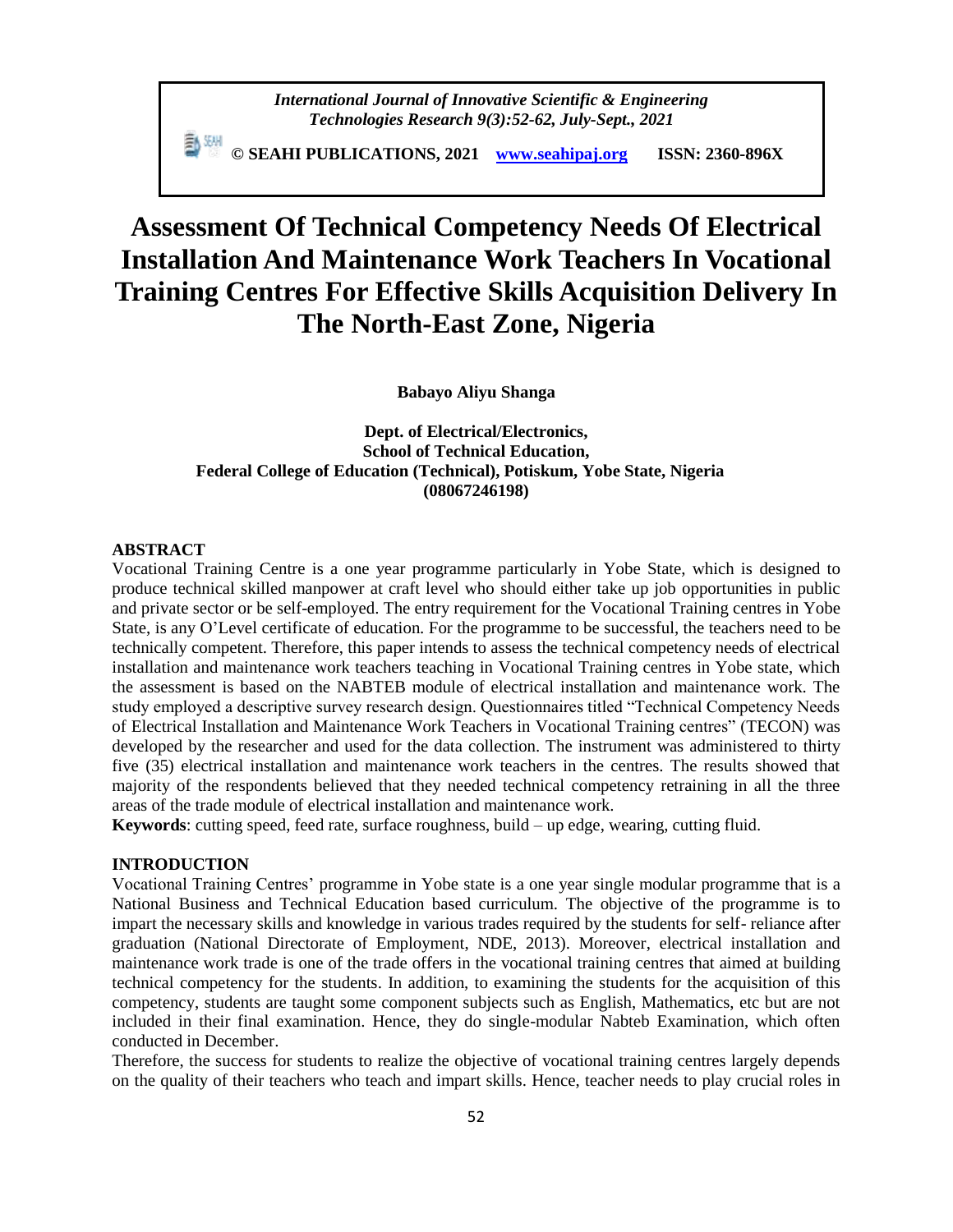achieving academic objectives. This is supported by the National policy on Education which states that no education system can rise above the quality of its teachers (FRN, 2009). Therefore, the effectiveness or ineffectiveness of teaching is highly linked to teacher competence. Subtly, the effectiveness of all educational programmes is dependent largely on the devotion and competency of teachers who constitute in the educational system (Adamu, 2008).

Therefore, competency is the ability to perform a particular task properly (Spring, 2007). This is supported by James (2013), which states that competency is a cluster of related knowledge, skills, abilities that affects a major part of one's job that can be measured against well-accepted standards, and that can be improved via training and development. Competency of technical persons with executive function shall be verified and attributed on the basis of evidence that the person has the necessary skills required for the scope of work (including practical skills where appropriate), can act competently across the specified range of activities, and has the relevant knowledge and understanding of the underpinning competency (James, 2013).

Teachers' competency is the ability of the teacher to impart the relevant skills, knowledge and methods consistently over time to meet the expected performance of students (Mark, 2011). There are two aspects of teacher's competence, as posited by Mark (2011), the competency in the subject area and the pedagogical competency; the application of methods relevant to effectively participate in the classroom is the pedagogical competency, while the essential skills and knowledge found in the subject area is the technical competency. Kenneth (2012), further stressed that the content knowledge which refers to one's understanding of the subject matter, is a technical competency. While, pedagogical competency is a knowledge of one's understanding of teaching and learning processes independent of subject matter. In the same vein, Golebniak (2012), stressed that two competency exist in teacher's ability: technical and pedagogical competency. Technical competency donate a set of trainable skills and abilities which make a teacher effective in performing a tasks in the content of his subject; pedagogical competency donate developing student's understanding through instructional strategies that are appropriate to the subject matter. However, this study is on the technical competency aspect.

Therefore, the technical competency possessed by teachers enables them to prepare individuals for selfreliant and useful living in the society. Teaching without proper grasp of the subject area is more than a waste of time because the end result can only be the effective spread of ignorance (Adamu, 2008). It is obvious that competent technical teachers lead the implementation of vocational training programme in their trades contained in the National Business and Technical Examination Board, NABTEB. The electrical installation and maintenance work trade has three certifiable modules, namely;

(i) Domestic electrical installation and maintenance

(ii) Industrial electrical installation and maintenance

(iii) Rewinding of electrical machines (NABTEB, 2006).

However, acquisition of technical skills in electrical installation and maintenance work can only be effective if teachers in the trade are competent and knowledgeable in both theory and practical. Students' quickly loose respect and confidence in the teacher who is ineptitude at the trade or occupation he professes to teach. Thus, electrical installation and maintenance work trade teachers have to show mastery in both theory and practice of the trade. Teachers of Electrical installation and maintenance work trade in vocational training centres have varying knowledge and skills depending on their training and teaching experience. Hence, some are experienced teachers with at least six (6) years teaching experience and others are inexperienced teachers with less than six (6) years teaching experience.. Therefore, for Electrical installation and maintenance work teachers to have a consistent technical competency, despite their varying training and teaching experience, they must be refreshing and updating their knowledge and skills in their subject matter.

The existence of staff development programme for the improvement of teaching force is imperative, but such programmes should be specifically related to the instructional objectives (NBTE, 2007). Unfortunately, these programmes are often provided without first identifying the needs of the teachers (Sowande, 2002).The way of indentifying the competency needs of teachers is called Needs Assessment.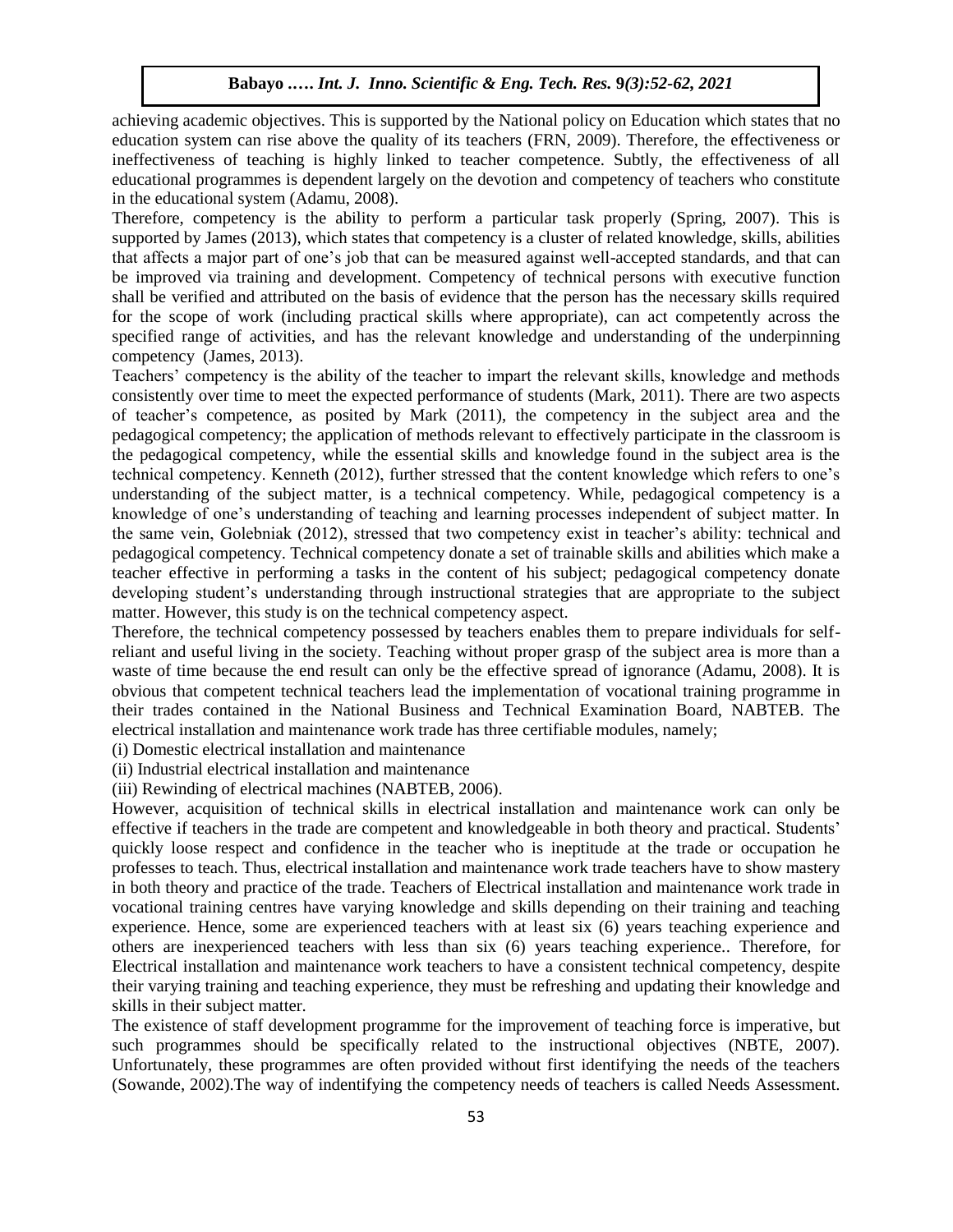This Needs Assessment is a systematic way of identifying educational deficiencies or problems. It focuses not only on solutions for a specific problem or a way to solve a problem but also to identify educational problem areas (Yunus, 2008). The importance of technical competency needs of teachers derived from the needs of teachers, brought about by the curriculum change, advances in substantive knowledge and development of new instructional facilities, which combine to a complex, planned of technical competency needs. The skills and ability of administrative and instructional personnel in education institutions determine to a large extent the quality of the programmes offered (Obiano, 2006). Therefore, electrical installation and maintenance work trade can be effectively imparted at the vocational training centres, if teachers' technical competency needs are identified with a view to providing appropriate solution for the teachers (experienced teachers and inexperienced teachers) in mastering of their subject matter.

One of the objectives of technical education is to provide the technical knowledge and vocational skills necessary for economic development. This will in turn prepare youths for self-reliance. This is supported by the Federal Republic of Nigeria (2009) which stated that the objective of technical education is to provide technical training and impart the necessary skills leading to the production of skilled personnel who will be enterprising and self-reliant. To this end, skills acquisition centres are aimed at training individuals in various skills required for self-reliance.

However, despite the imperative of producing skilled and competent personnel for economic development, the electrical installation and maintenance work trade teachers seem lagging in practical execution in their subject matter in teaching students the trade. As observed by Sani (2011), that there is less skills in subject area by electrical installation and maintenance work teachers teaching in vocational training centres in Yobe State. The inability of many teachers to effectively impart the subject area to students is partly due to deficiencies in teachers' competency. There is obviously needs to identify the needs of those teachers in their subject area, in order to trace their areas of needs and weaknesses and to suggest ways of providing their needs for effective teaching of their students. However, if the teachers' deficiencies are left to unidentified, it will undermine the students' skills acquisition in electrical installation and maintenance work trade and will hamper the achievement objective of skills acquisition centres' programmes.

# **Research Questions**

The following research questions are raised for the purpose of this study.

1. What are the technical competency needs of electrical installation and Maintenance work teachers for effective teaching of domestic electrical installation?

2. What are the technical competency needs of electrical installation and Maintenance work teachers for effective teaching of industrial electrical installation?

3. What are the technical competency needs of electrical installation and maintenance work teachers for effective teaching of rewinding of electrical machine?

## **Hypothesis**

The following null hypotheses were tested at 0.05 level of significance.

Ho<sub>1</sub>: There is no significant difference between the mean response of experienced teachers and inexperienced teachers of Electrical installation and maintenance work on their technical competency needs for effective teaching of Domestic electrical installation.

Ho2: There is no significant difference between the mean response of experienced teachers and inexperienced teachers of Electrical installation and maintenance work on their technical competency needs for effective teaching of Industrial electrical installation.

Ho3: There is no significant difference between the mean response of experienced teachers and inexperienced teachers of Electrical installation and maintenance work on their technical competency needs for effective teaching of Rewinding of electrical machine.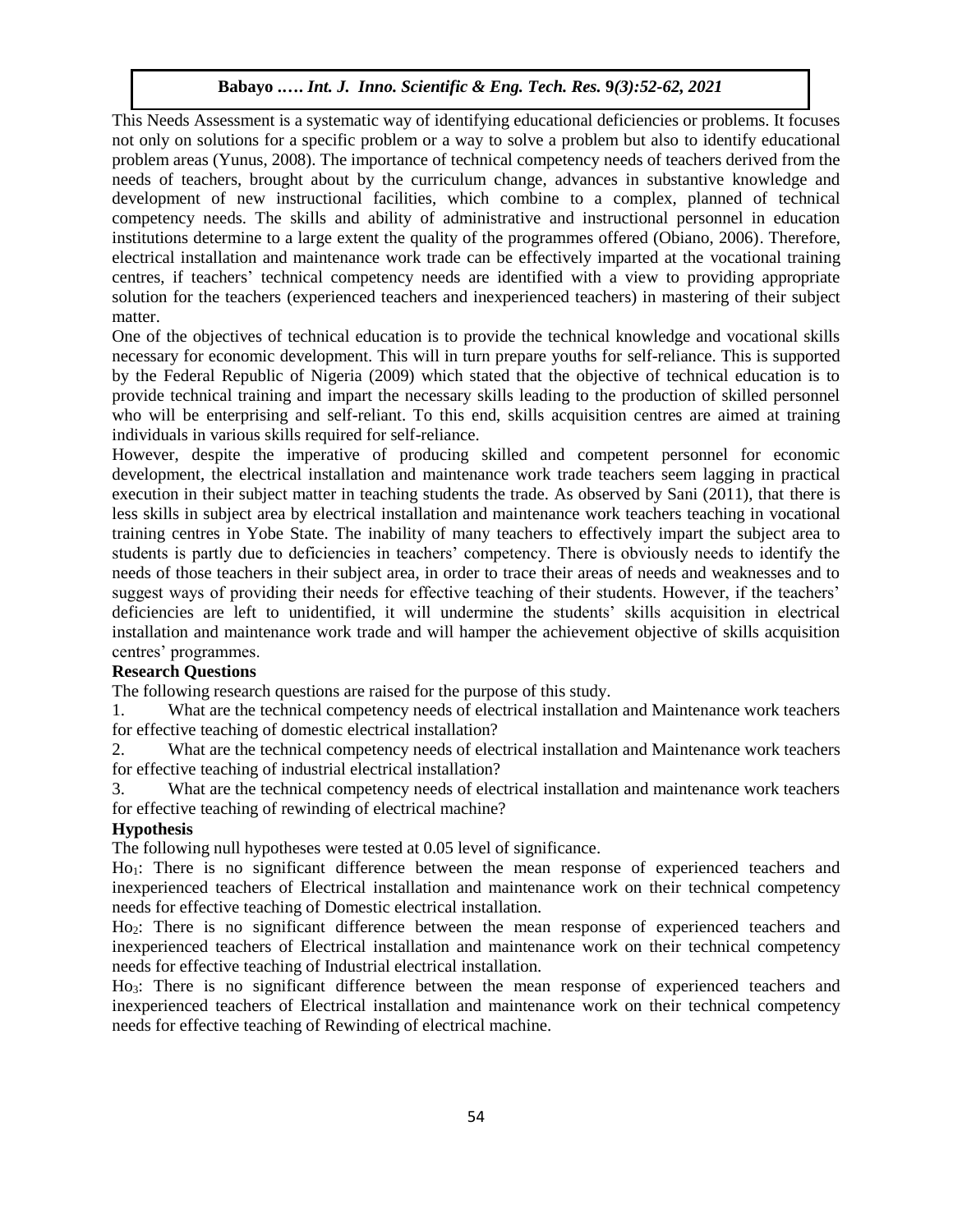## **METHODOLOGY**

The population of this study consists of all the 35 electrical installation trade teachers in Vocational Training Centres in Yobe State. This consists of 31experienced teachers and 04 inexperienced teachers in all the 11 vocational training centres, as shown in Table 1Below:

| S/N<br>Schools                             | Zone | Total           | Number of   | Number of       |
|--------------------------------------------|------|-----------------|-------------|-----------------|
|                                            |      | Number of       | Experienced | Inexperienced   |
|                                            |      | <b>Teachers</b> | Teachers    | Teachers        |
| 1. Vocational training centre Damaturu     | A    | 4               | 3           |                 |
| Vocational training centre Dapchi<br>2.    | A    |                 |             | Nil             |
| Vocational training centre Geidam<br>3.    | A    |                 |             |                 |
| Vocational training centre Goniri<br>4.    | A    |                 |             | Nil             |
| Vocational training centre Gadaka<br>5.    | B    | 6               |             | N <sub>il</sub> |
| Vocational training centre Nangere<br>6.   | B    |                 |             | Nil             |
| Vocational training centre Ngelzerma<br>7. | B    |                 |             | Nil             |
| Vocational training centre Potiskum<br>8.  | B    |                 |             |                 |
| Vocational training centre Gashua<br>9.    |      |                 |             | Nil             |
| 10. Vocational training centre JajiMaje    |      |                 |             | Nil             |
| 11. Vocational training centre Nguru       |      | 4               | 4           | Nil             |
|                                            |      | Total= $35$     | 31          | 04              |

Table 1: Distribution of Electrical Installation Trade Teachers in Vocational Training Centres.(SAC)

Source: Yobe State Science and Technical School Board (2020)

Because of the small size of the population, the entire population was considered for the study, and therefore there was no sample and sampling technique for this study. The instrument for data collection was a structured questionnaire that was developed by the researcher. The instrument was titled "Technical Competency Needs of Electrical Installation and Maintenance Work Teachers in Vocational training centres" (TECON). The instrument was divided into two sections:-Section 'A' requested for personal data with respect to educational qualification and Section 'B' consisted of 70 items that provide answers to the research questions raised. A four points Rating scale was used to determine the level of competency needed using the response options of Highly Needed (HN) =4, Needed (N) =3, Slightly Needed (SN) =2, and Not Needed  $(NN) = 1$ 

The data generated for this study was analyzed using the statistical package for social sciences (SPSS). The mean and standard deviation were used in answering the three research questions. The hypotheses were also tested using t-test at 0.05 level of significance. For the decision rule, the real limit of numbers was used that any item with a mean of 2.5 and above, responses was regarded as a needed option and any item whose mean falls below 2.5 was regarded as not needed.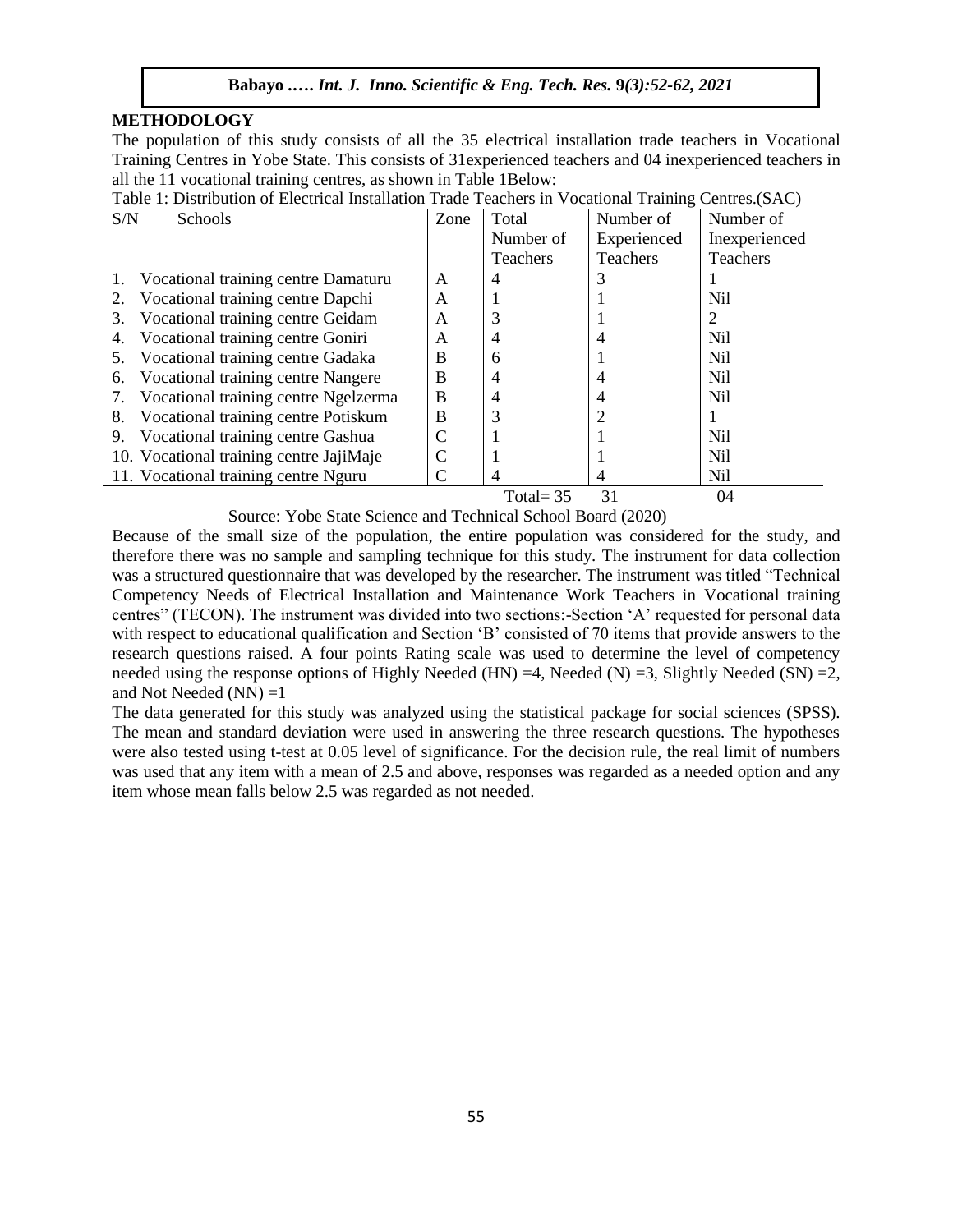# **RESULTS AND DISCUSSION**

**Research question 1:** *What are the technical competency needs by teachers of electrical installation and Maintenance work in effective teaching of Domestic Electrical Installation?*

Table 2: Mean and Standard Deviation of Responses of Teachers on Technical Competency Needed by Teachers for Teaching Domestic Electrical Installation

|     | S/N Competency in Domestic Electrical Installation.                    |                |           |        |
|-----|------------------------------------------------------------------------|----------------|-----------|--------|
|     | ability to:-                                                           | $\overline{X}$ | <b>SD</b> | Remark |
| 1.  | identify common sources of hazard in Domestic electrical installation  | 3.17           | 0.98      | Needed |
| 2.  | state ways of preventing hazard in Domestic electrical installation    | 3.26           | 0.95      | Needed |
| 3.  | use safety equipment essential for domestic installation               | 3.20           | 0.90      | Needed |
| 4.  | follow appropriate procedures in the event of a workshop accident      | 3.00           | 1.00      | Needed |
| 5.  | apply statutory safety regulation for life, properties and environment | 3.21           | 0.81      | Needed |
| 6.  | identify electrical accessories on working drawing                     | 2.59           | 0.92      | Needed |
| 7.  | install the electrical accessories as indicated on the working drawing | 2.66           | 0.97      | Needed |
| 8.  | identify common types of protective devices                            | 3.29           | 0.96      | Needed |
| 9.  | install circuit breaker and fuses in electrical installation           | 3.17           | 0.95      | Needed |
| 10. | determine current rating of fuses in electrical installation           | 3.06           | 0.97      | Needed |
| 11. | visually detect electrical loose connection                            | 2.71           | 0.86      | Needed |
| 12. | determine the cable size to be used for electrical circuit             | 3.24           | 0.99      | Needed |
| 13. | select appropriate wiring type for a building                          | 2.97           | 0.98      | Needed |
| 14. | explain the concept of surface wiring                                  | 2.86           | 0.90      | Needed |
| 15. | use surface wiring tools appropriately                                 | 3.21           | 0.99      | Needed |
| 16. | carry out simple surface wiring of domestic building                   | 2.91           | 0.99      | Needed |
| 17. | apply the IEE regulation on electrical domestic surface wiring         | 3.06           | 0.76      | Needed |
| 18. | explain the meaning of conduit                                         | 2.74           | 1.08      | Needed |
| 19. | identify types of conduits; flexible, steel and PVC conduits           | 2.79           | 1.01      | Needed |
| 20. | apply stuck and dice, hacksaw in conduit installation                  | 2.91           | 0.77      | Needed |
| 21. | apply appropriate procedure for preparing conduit installation work    | 3.12           | 0.69      | Needed |
| 22. | select appropriate tools for conduit wiring                            | 3.09           | 0.98      | Needed |
| 23. | explain the three types of electrical installation test                | 2.76           | 1.07      | Needed |
| 24. | carry out simple conduit wiring for a domestic building                | 2.74           | 1.14      | Needed |
| 25. | draw in cable using fish wire                                          | 2.65           | 1.12      | Needed |
|     | 26. carry out continuity test of a conduit wiring                      | 2.86           | 0.97      | Needed |
| 27. | carry out polarity test of a conduit wiring                            | 2.80           | 0.01      | Needed |
| 28. | carry out earth leakage test of a conduit wiring                       | 2.69           | 1.11      | Needed |
| 29. | identify tools used for cable jointing terminations                    | 2.80           | 0.87      | Needed |
| 30. | Identify primary cells                                                 | 2.76           | 0.92      | Needed |
| 31. | identify secondary cells                                               | 2.74           | 0.95      | Needed |
| 32. | explain the working principle of primary cells                         | 2.88           | 0.91      | Needed |
| 33. | identify tools used in battery charging                                | 2.85           | 0.96      | Needed |
| 34. | identify equipment used in battery charging                            | 3.03           | 0.98      | Needed |
| 35. | prepare electrolyte for battery charging                               | 2.94           | 0.94      | Needed |
| 36. | determine specific gravity of electrolyte                              | 2.83           | 0.92      | Needed |
| 37. | determine charge conditions of a battery                               | 2.97           | 0.92      | Needed |
| 38. | determine discharge conditions of a battery                            | 3.00           | 0.91      | Needed |

Data presented in Table 2 shows the responses on competency needed in teaching DEI. Teachers of domestic electrical installation indicated that they needed in all the technical competencies. The table revealed that all the 38 technical competency items have a mean score ranged of 2.75 to 3.46 which is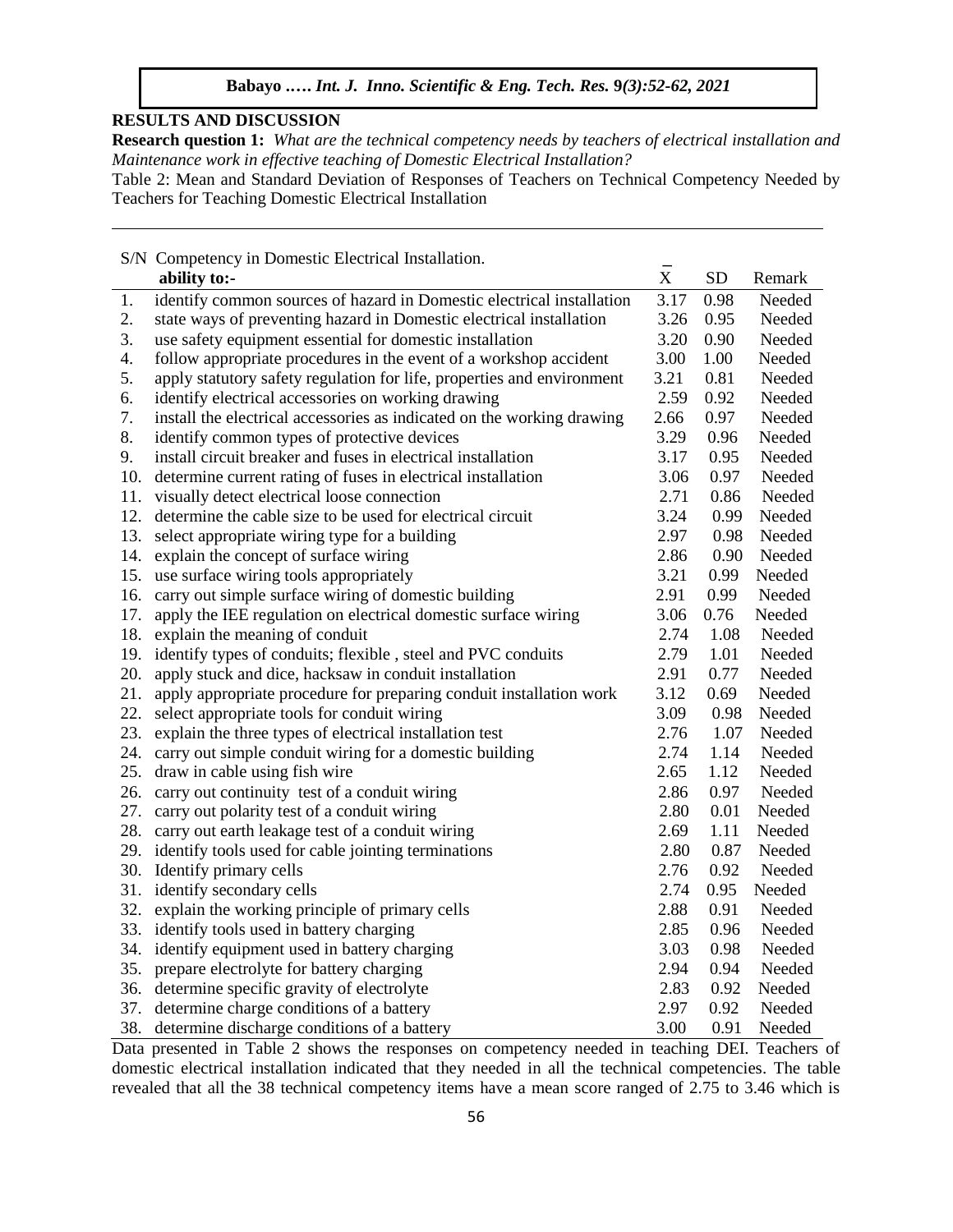**Babayo .….** *Int. J. Inno. Scientific & Eng. Tech. Res.* **9***(3):52-62, 2021*

above the decision point of 2.50. The teachers perceived they needed technical competency in all the items of domestic electrical installation.

**Research question 2 :** *What are the technical competency needs by teachers of electrical installation and Maintenance work in effective teaching of Industrial Electrical Installation?*

Table 3: Mean and Standard Deviation of Responses of Teachers on Technical Competency Needed by Teachers for Teaching Industrial Electrical Installation Industrial Electrical Installation

|     | S/N Competency in Industrial Electrical Installation            |      |           |        |
|-----|-----------------------------------------------------------------|------|-----------|--------|
|     | ability to:-                                                    | X    | <b>SD</b> | Remark |
|     |                                                                 |      |           |        |
| 39. | explain surface wiring for industrial installation              | 2.86 | 1.03      | Needed |
| 40. | explain simple conduit wiring for industrial installation       | 2.91 | 0.92      | Needed |
| 41. | explain the safety measure in carrying out surface wiring for   | 2.97 | 1.04      | Needed |
|     | industrial installation                                         |      |           |        |
| 42. | explain the safety measure in carrying out conduit wiring for   | 3.09 | 0.95      | Needed |
|     | industrial installation                                         |      |           |        |
| 43. | carry out a surface wiring system of an industry                | 2.66 | 0.91      | Needed |
| 44. | identify duct wiring of an industry                             | 2.86 | 0.85      | Needed |
| 45. | carry out a trunking wiring system of an industry               | 3.00 | 0.87      | Needed |
| 46. | carry out a conduit wiring system of an industry                | 3.14 | 0.65      | Needed |
| 47. | state the advantages and disadvantages of ducts systems in      | 2.94 | 0.91      | Needed |
|     | Industrial electrical installation                              |      |           |        |
| 48. | state the advantages and disadvantages of trunking systems in   | 3.00 | 1.00      | Needed |
|     | Industrial electrical installation                              |      |           |        |
| 49. | use appropriate tools used in duct wiring                       | 3.06 | 0.84      | Needed |
| 50. | use appropriate tools used in trunking wiring                   | 3.09 | 0.85      | Needed |
| 51. | differentiate between motor and generator in electrical machine | 2.71 | 0.99      | Needed |
| 52. | understand the use of starter for electric motors               | 2.80 | 1.05      | Needed |
| 53. | explain open circuit with examples in electrical installation   | 2.63 | 1.00      | Needed |
| 54. | explain short circuit with examples in electrical installation  | 2.60 | 0.95      | Needed |
|     |                                                                 |      |           |        |

Table 3 presents the mean scores and level of technical competency needs of teachers teaching industrial electrical installation in skills acquisition centres in Yobe state, Nigeria. The result of the data analyzed shows the respondents indicated that all the items are needed by IEI teachers for effective teaching.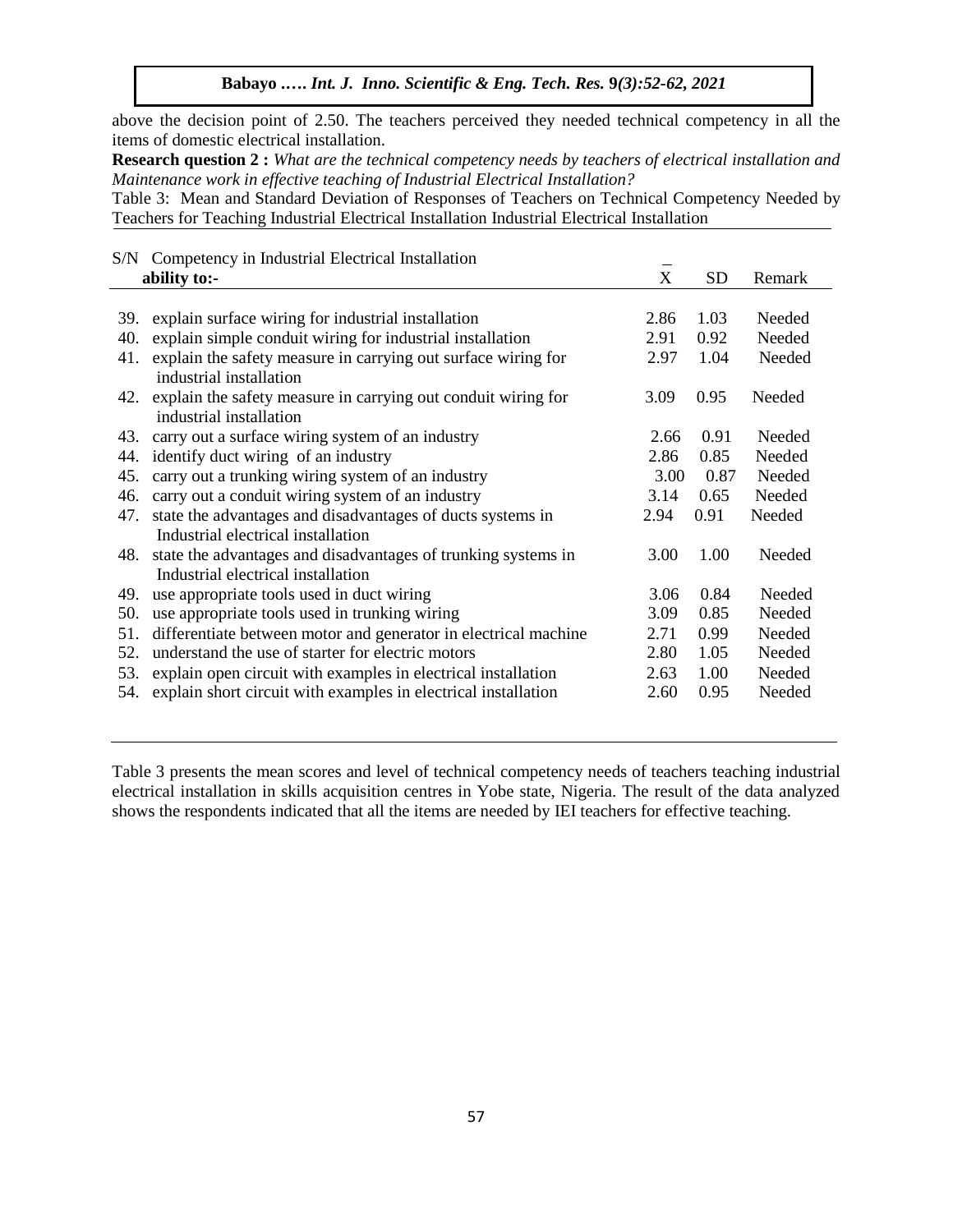**Research question 3 :** *What are the technical competency needs by teachers of electrical installation and Maintenance work for effective teaching of Rewinding of Electrical Machines?*

Table 4: Mean and Standard Deviation of Responses of Teachers on Technical Competency Needed by Teachers for Teaching Rewinding Electrical Machines

| S/N | Competency in Rewinding of Electrical Machines.                  |                       |           |        |
|-----|------------------------------------------------------------------|-----------------------|-----------|--------|
|     | ability to:-                                                     | $\overline{\text{X}}$ | <b>SD</b> | Remark |
|     |                                                                  |                       |           |        |
| 55. | apply safety precaution in rewinding of electrical machines      | 3.27                  | 0.84      | Needed |
| 56. | explain winding of electrical machine is                         | 2.76                  | 0.92      | Needed |
| 57. | prepare and interpret simple wave winding drawing                | 2.77                  | 0.88      | Needed |
| 58. | prepare simple lap Winding drawing                               | 2.79                  | 0.84      | Needed |
| 59. | describe winding insulation material                             | 3.00                  | 0.74      | Needed |
| 60. | identify front and back shields                                  | 2.76                  | 0.83      | Needed |
| 61. | dismantle of machines systematically                             | 3.06                  | 0.89      | Needed |
| 62. | identify types conductor used in winding                         | 3.15                  | 0.96      | Needed |
| 63. | prepare winding formers                                          | 2.94                  | 0.92      | Needed |
| 64. | prepare winding coil                                             | 2.97                  | 0.72      | Needed |
| 65. | fix the winding coil in the slots ensuring that the slots        | 3.36                  | 0.78      | Needed |
|     | are properly insulated                                           |                       |           |        |
| 66. | test continuity and earthing                                     | 3.15                  | 0.86      | Needed |
| 67. | apply vanish and dry in oven                                     | 3.06                  | 0.83      | Needed |
| 68. | apply grease to the appropriate parts                            | 3.15                  | 0.99      | Needed |
| 69. | test voltage and current with voltmeter and ammeter respectively | 3.32                  | 0.91      | Needed |
| 70. | assemble the machine systematically; in ensuring that shields    | 3.26                  | 0.71      | Needed |
|     | are in position                                                  |                       |           |        |

Table 4 presents the responses of the electrical installation and maintenance work

Table 4 presents the responses of the electrical installation and maintenance work trade teachers teaching rewinding of electrical machines on their perceived level of technical competency needs in the 16 technical competency items identified in rewinding of electrical machines. The teachers indicated that they need technical competency in all the items.

**Hypothesis 1:** There is no significant difference between the mean response of experienced teachers and inexperienced teachers of Electrical installation and maintenance work on their technical competency needs for effective teaching of Domestic Electrical Installation.

The result is presented in table 5.

Table 5: Mean Response of the Respondents on Hypothesis 1.

| Group         |      | SD   | t-Cal    | Level of Signif, | Remarks         |
|---------------|------|------|----------|------------------|-----------------|
| Inexperienced | 2.90 | 0.22 | $-11.42$ | 0.05             | Not Significant |
| Experienced   | 3.34 | 0.22 |          |                  |                 |
| $   -$        | $ -$ | - -  |          |                  |                 |

 $N_1=04$   $N_2 = 31$ 

Table 5 presents the t-test calculated value of technical competency needs of experienced teachers and inexperienced teachers in domestic electrical installation. The result in the table Inexperienced shows that, there is no significant difference between the mean response of experienced teachers and inexperienced teachers in the needs of technical competency in domestic electrical installation. Hence, the t-cal of -11.42 is less than the value of 0.05 level of significance. The null hypothesis  $(H<sub>01</sub>)$  is therefore accepted, that both the experienced teachers and inexperienced teachers needed technical competency improvement in domestic electrical installation.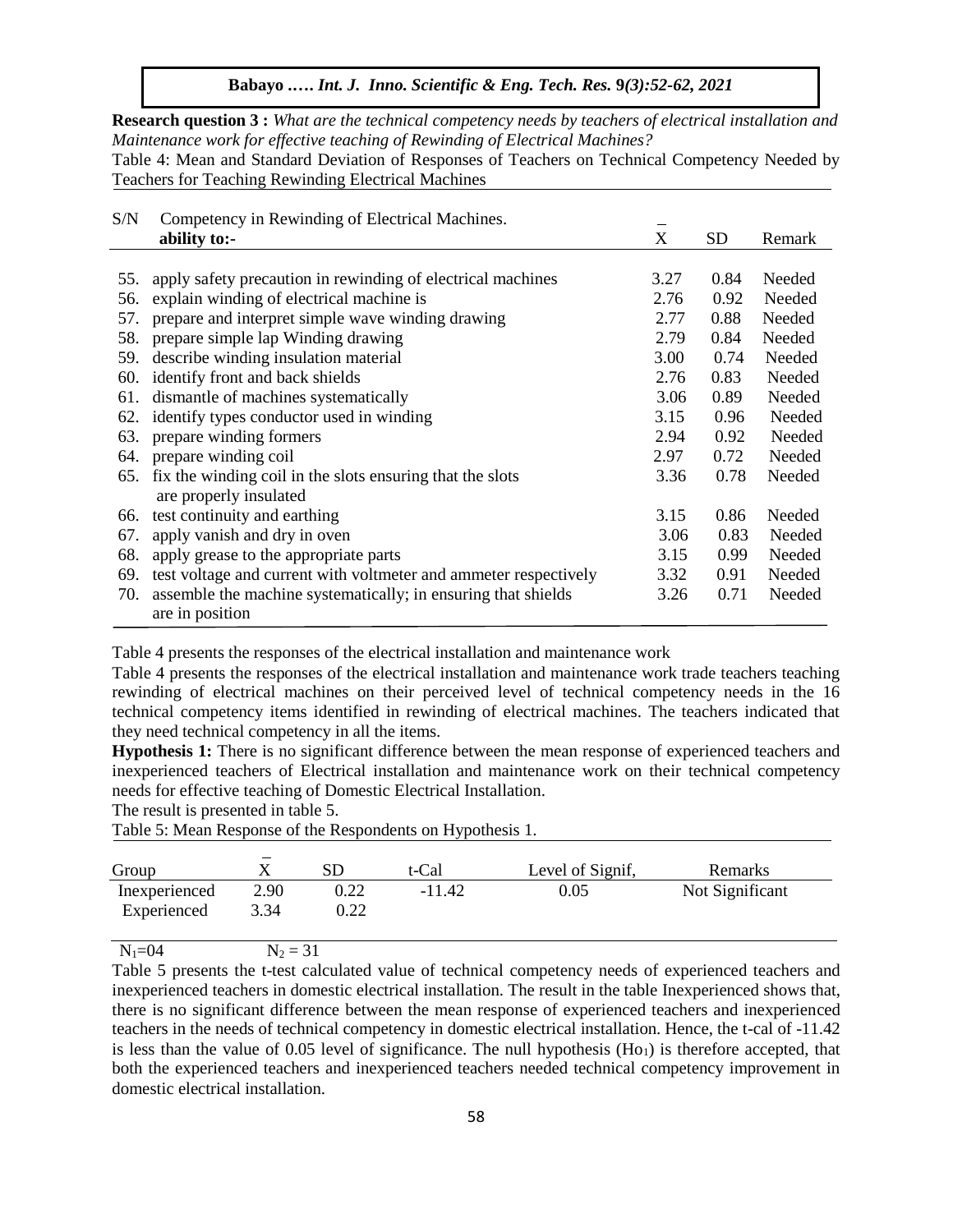**Hypothesis 2:** There is no significant difference between the mean response of experienced teachers and inexperienced teachers of Electrical installation and maintenance work on their technical competency needs for effective teaching of Industrial Electrical Installation.

To test null hypothesis 2, the data collected from the respondents were subjected to t-test analysis at 0.05 level of significance. The result is presented in table 6.

Table 6: Mean Response of the Respondents on Hypothesis 2.

| Group         |      | $_{\rm SL}$ | t-Cal   | Level of Signif, | Remarks         |
|---------------|------|-------------|---------|------------------|-----------------|
| Inexperienced | 2.89 | 0.75        | $-1.27$ | $0.05\,$         | Not Significant |
| Experienced   | 2.92 | $\rm 0.82$  |         |                  |                 |

 $N_1=04$   $N_2 = 31$ 

Table 6 presents the t-test analysis of technical competency needs of experienced teachers and inexperienced teachers in industrial electrical installation. The result in the table shows that, there is no significant difference between the mean response of experienced teachers and inexperienced teachers in the needs of technical competency in industrial electrical installation. Hence, the t-cal of -1.27 is less than the value of 0.05 level of significance. The null hypothesis  $(Ho<sub>1</sub>)$  is therefore accepted, that both the experienced teachers and inexperienced teachers needed technical competency improvement in industrial electrical installation.

**Hypothesis 3:** There is no significant difference between the mean response of experienced teachers and inexperienced teachers of Electrical installation and maintenance work on their technical competency needs for effective teaching of Rewinding of Electrical Machines.

Data obtained from the respondents were subjected to t-test analysis at 0.05 level of significance, the result is presented in table7.

Table 7: Mean Response of the Respondents on Hypothesis 3.

| Group         |            | SD         | t-Cal   | Level of Signif, | Remarks         |
|---------------|------------|------------|---------|------------------|-----------------|
| Inexperienced | 3.01       | 0.68       | $-1.14$ | 0.05             | Not Significant |
| Experienced   | 2.95       | $\rm 0.88$ |         |                  |                 |
| $N_1 = 04$    | $N_2 = 31$ |            |         |                  |                 |

Table 7 presents the t-test calculated value of technical competency needs of experienced teachers and inexperienced teachers in rewinding electrical machines. The result in the table shows that, there is no significant difference between the mean response of experienced teachers and inexperienced teachers in the needs of technical competency in rewinding electrical machines. Hence, the t-cal of -1.14 is less than the 0.05 level of significance. The null hypothesis  $(Ho<sub>1</sub>)$  is therefore accepted, that both the experienced teachers and inexperienced teachers needed technical competency improvement in rewinding electrical machines.

## **Findings of the Study**

The following are the findings of the study based on the research questions answered and the hypotheses tested.

1. Teachers of domestic electrical installation indicated that they needed technical competency in all the items. Such as, identifying common sources of hazard, ways of preventing hazard, use of safety equipment essential for domestic installation, selection of appropriate tools for conduit wiring, determining charge condition of a battery.

2. The 35 teachers of industrial electrical installation indicated high level of needs of technical competency in all the 16 items as presented in Table 3. The technical competency needed by the teachers in industrial electrical installation includes safety measure in carrying out conduit wiring, identifying duct wiring, use of starter in electric motors, knowledge of open-circuit and short-circuit in electrical installation.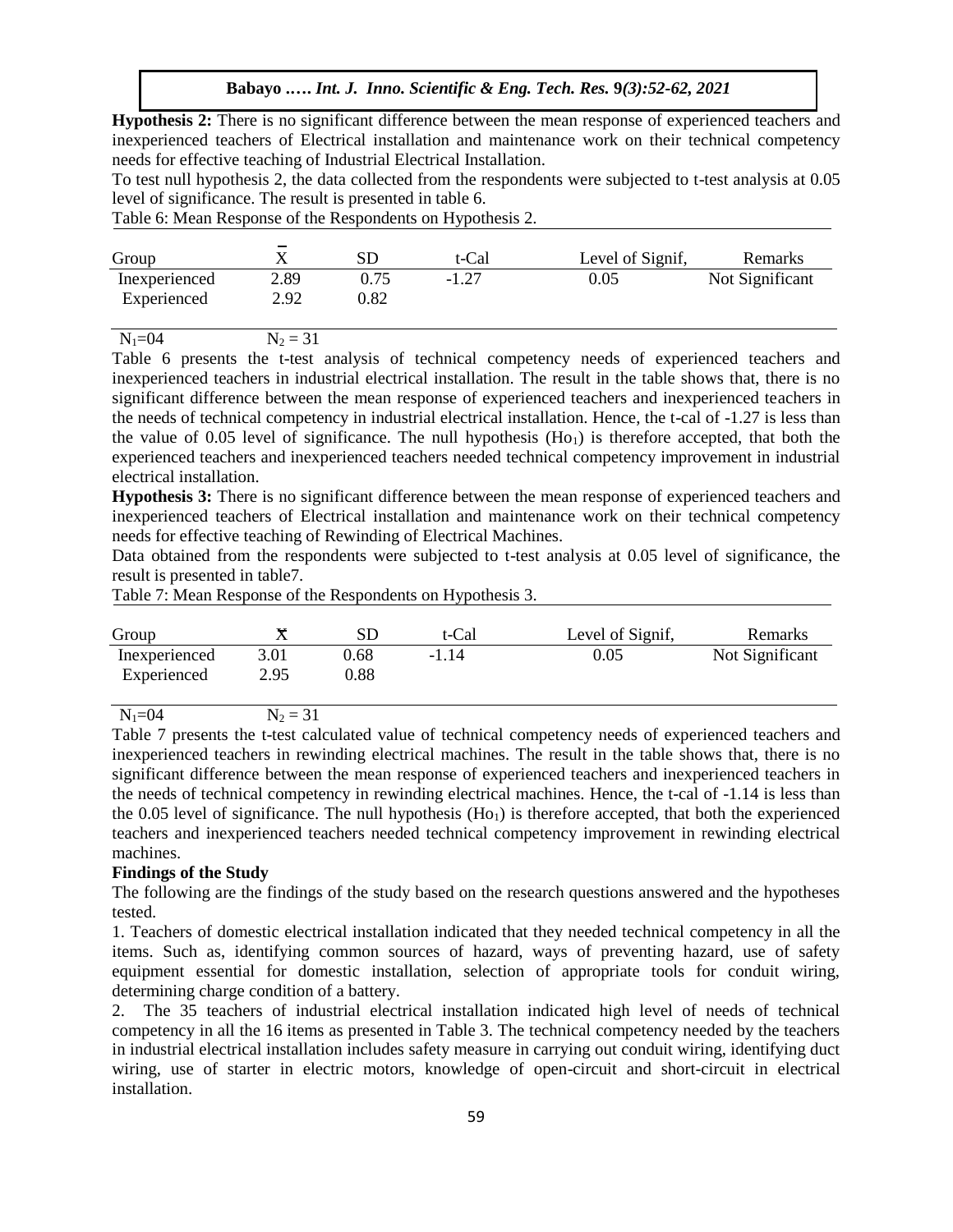3. The electrical installation and maintenance work teachers needed technical competency in rewinding of electrical machines in all the 16 items. Such as, ability to apply precaution in rewinding, prepare simple wave winding drawing, prepare simple lap winding drawing, identify conductor used in winding, describe winding insulation material, dismantle the machine systematically are needed as perceived by the respondents. Preparing winding coil, fixing the winding coil in the slots, testing of continuity and earthing, applying vanish, assemble the machine systematically.

4. In hypothesis 1, it revealed that, there is no difference exists in the mean response of technical competency needs by the experienced teachers and inexperienced teachers of domestic electrical installation.

5. In hypothesis 2, it indicated that there is no significant difference in the mean response of experienced teachers and inexperienced teachers on the needs of technical competency in industrial electrical installation.

6. In hypothesis 3, it shown that no significant difference exists in the mean response of graduate and non-graduate teachers of rewinding of electrical machines. Therefore, this revealed that both the experienced teachers and inexperienced teachers needed technical competency improvement in rewinding of electrical machines. Hence, the t-test calculated value is less than the level of significance which signified no difference.

### **DISCUSSION OF FINDINGS**

The findings of the study are discussed based on the research question answered and hypotheses tested.

The electrical installation and maintenance work teachers needed technical competency in domestic electrical installation as revealed in research question 1 in Table 2. Such as identifying source of hazard, preventing hazard, use of safety equipment, appropriate procedure for tackling accidents, identification of electrical accessories on working drawing, installing of the electrical accessories as indicated on the working drawing, applying statutory regulation in domestic electrical installation. All the 38 items were found to be needed. Therefore, as far as the finding is concerned technical competency in teaching domestic electrical installation is needed because almost all the respondents perceived that, technical competency in teaching domestic electrical installation are needed.

These responses by the respondents buttressed what Mshelbwala (2008) noted as there is lack of adequate skills in teaching Domestic electrical installation by some vocational education teachers. Mbaga (2011) who conducted a study on the retraining needs electrical installation and maintenance work teachers, indicated that there is low level of possession of technical skills by teachers in domestic electrical installation module. However, effective teaching of any vocational education is rooted in adequate skills and knowledge of the subject matter.

Findings relating to research question 2 as in table 3 revealed that, the teachers needed the technical competency in industrial electrical installation in all the items. Such as the ability to explain safety measures in carry out conduit wiring in an industrial installation, carry out surface wiring in an industry, identify duct wiring in an industry, carry out trunking wiring system of an industry, are needed competency. The respondents also perceived that technical competency in the use of appropriate tools in duct wiring, appropriate tools in trunking wiring, understanding the difference between motor and generator, use of starter in electric motor are needed and so on. The findings also revealed that ability to explain open circuit, short circuit in an electrical installation are needed competency as perceived by the respondents.

These perceptions of the respondents cannot be diverted from what Mbaga (2011) and Halton (2014) when they individually noted that some teachers need skills in industrial installation for effective teaching.

Findings relating to research question 3 in table 4 showed that the teachers needed the technical competency in all the 16 items of rewinding of electrical machines. Such as ability to apply precaution in rewinding, prepare simple wave winding drawing, prepare simple lap winding drawing, identify conductor used in winding, describe winding insulation material, dismantle the machine systematically are needed as perceived by the respondents. Preparing winding coil, fixing the winding coil in the slots, testing of continuity and earthing, applying vanish, assemble the machine systematically are also needed as perceived by the respondents. This shows that in all the 16 items representing 100% are needed as perceived by the respondents.

The findings seem to agree with the position of Terrel (2004) that many electrical teachers need more improvement in winding of electrical machine. This goes in consonance with Ogbu (2004) conducted a research on technical competency needs of Brick/Block laying and Concreting teachers in technical colleges in Enugu and Anambra states of Nigeria, whose discovered that many technical teachers need update in theory and practical in most of the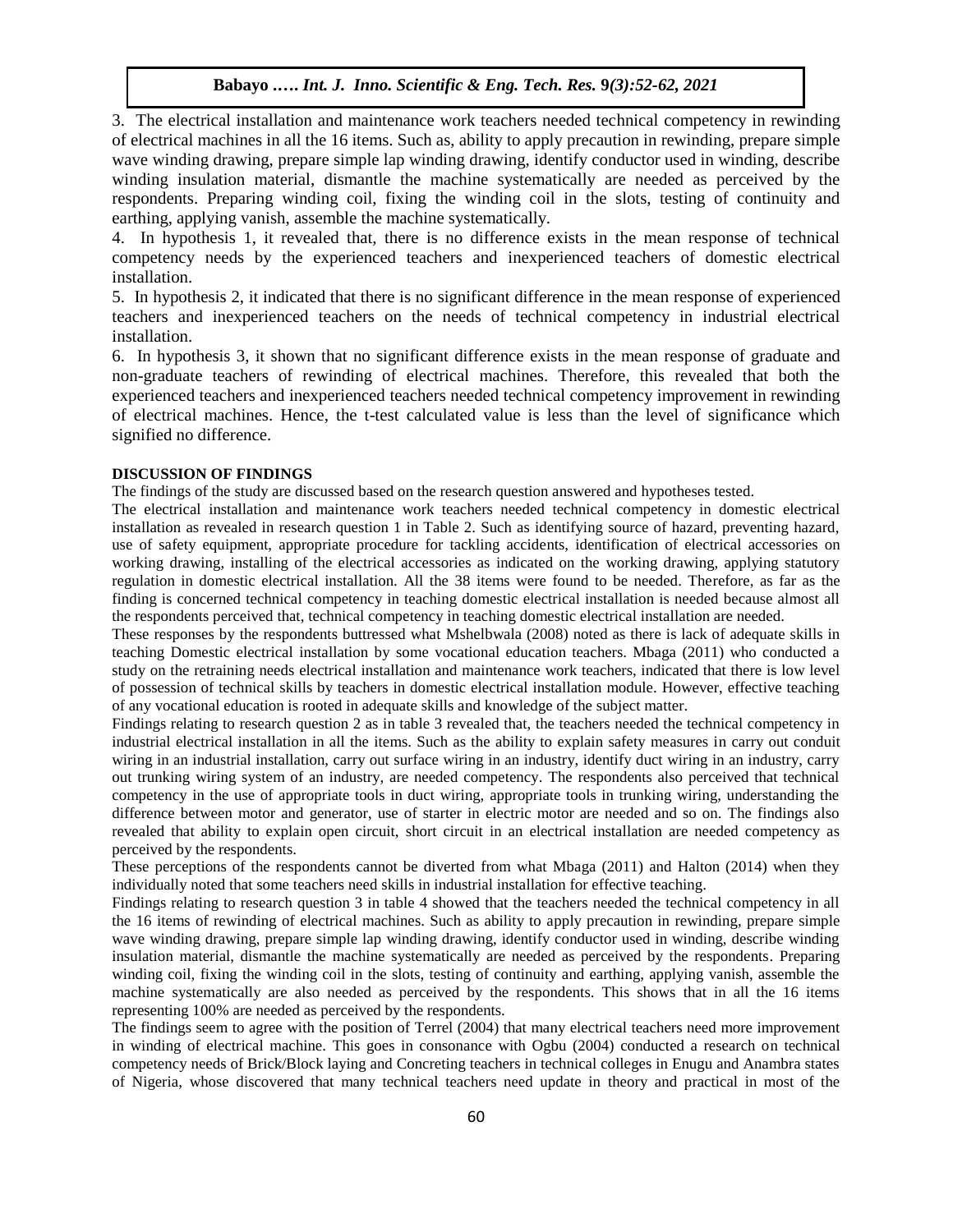identified technical competency for effective teaching of their trade. This also proved Mbaga (2011) that many electrical teachers need retraining in rewinding of electrical installation.

Findings relating to hypothesis 1 in table 5 indicated that the value of the calculated t of -11.42 is less than the 0.05 level of significance; therefore, the null hypothesis  $(H<sub>o1</sub>)$  was accepted. This implied that no significant difference between the mean responses of experienced teachers and inexperienced teachers of Electrical installation and maintenance work in the technical competency needs in teaching Domestic electrical installation. The result of the findings supports the position of Mshelbwala (2008) and Mbaga (2011) that there is lack of technical competency by some vocational education teachers in teaching of domestic electrical installation.

Findings relating to hypothesis 2 in table 6 showed that the calculated t of -1.27 is less than the 0.05 level of significance, therefore the null hypothesis was accepted, meaning that there is no significant difference between the mean responses of experienced teachers and inexperienced teachers of Electrical installation and maintenance work in the needs of technical competency for effective teaching of industrial electrical installation. The findings is in support of Mbaga (2011) and Halton (2014) that some teachers need skills (technical competency) in industrial installation for effective teaching.

Findings relating to hypothesis 3 in table 7 revealed that the calculated t of -1.14 is less than the 0.05 level of significance as such the null hypothesis is upheld, meaning that no significant difference between the mean responses of experienced teachers and inexperienced teachers of Electrical installation and maintenance work in the needs of technical competency required for effective teaching of Rewinding of electrical machine. The findings agreed with Terrel (2004) and Mbaga (2011) that many electrical teachers need improvements in rewinding of electrical machines.

Moreover, the findings relating to all the three hypotheses agreed with the findings of Diraso (2000) who discovered that no significant difference existed between trained and untrained technical teachers in competency needs in technical skills.

## **CONCLUSION**

The findings of this study served as the basis for making the following conclusions:

The electrical installation and maintenance work trade teachers teaching in the skills acquisition centres in Yobe state needed technical competency improvement in all the items listed in domestic electrical installation, the result revealed that electrical installation and maintenance work trade teachers needed technical competency in all the 16 items of industrial electrical installation and the perception of experienced electrical installation and maintenance work trade teachers in skills acquisition centres do not significantly differ from the inexperienced teachers in terms of needs of technical competency in teaching all the aspects of electrical installation and maintenance work trade.

#### **RECOMMENDATIONS**

Based on the findings of the study, the following recommendations were made:

1. The incompetent electrical installation and maintenance work trade teachers that lack the ability and competency to follow appropriate procedures in carrying out domestic, industrial wiring as well as rewinding of electrical machines should be encourage by the employer and other relevant stakeholders to acquire the technical competency training of teaching vocational/technical subjects through, in-service and sandwich programmes.

2. Since it has been found that there is no significant difference in the mean response of experienced teachers and inexperienced electrical installation and maintenance work trade teachers regarding their technical competency needs in teaching subject matter, both should be expose to same training/programmes regarding technical/subject matter competency.

3. Government should also organize workshops/seminars to teachers of electrical installations on the use modern tools and equipment

4. Technical teachers training institutions should continue to imbibe ideas from its teachers for full implementation of the curriculum for the trainees to gain highly adequate technical competency.

#### **REFERENCES**

Adamu, A. M. (2008). Competency Needs of Building Trade Teachers in Government Technical College in North-Eastern Nigeria. Unpublished *Master's thesis*, Technology Education Department, Modibbo Adama University of Technology Yola.

Diraso, D. K. (2000). Competency needs of technical teachers of technical colleges of Adamawa State. Nigerian *Journal of Education and Technology*, (1), 25-30.

Federal Republic of Nigeria (2009). *National policy on Education*. Abuja NERDC Press.